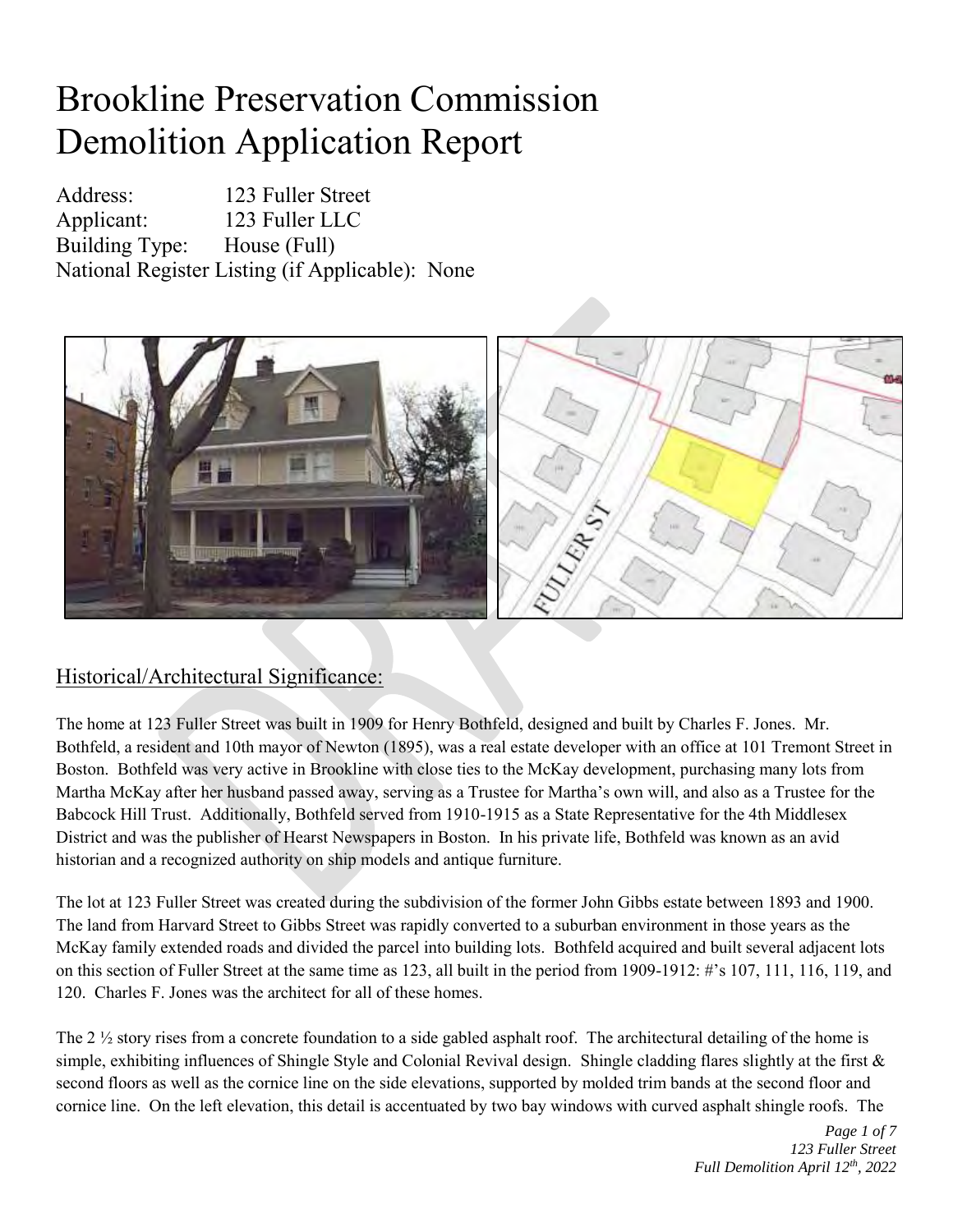bay windows are supported by decorative brackets similar to those on the cornice. A single story hipped roof porch on the façade wraps around the right elevation; the rear of the porch on the right elevation is enclosed.

Changes to the home over time include the installation of new gutters in 1993, new asphalt roofs in 1993 & 2007. It appears that the original windows were replaced but no permit could be located for this work. In 1923 a metal storehouse was constructed at the rear of the property; this building was demolished in 2003 to construct the present garage. An application for demolition of the garage was also received, but a Certificate of Non-significance has been issued for the building.

The house at 123 Fuller Street meets the following criteria for an initial determination of significance:

c. The building is associated with one or more significant historic persons or events, or with the broad architectural, cultural, political, economic, or social history of the town or Commonwealth; and

d. The building is historically or architecturally significant in terms of its period, style, method of construction, or its association with a significant architect or builder, either by itself or as part of a group of buildings.

The building at 123 Fuller Street retains integrity of location, design, setting, feeling, materials, and workmanship.



Aerial view of 123 Fuller Street, looking east.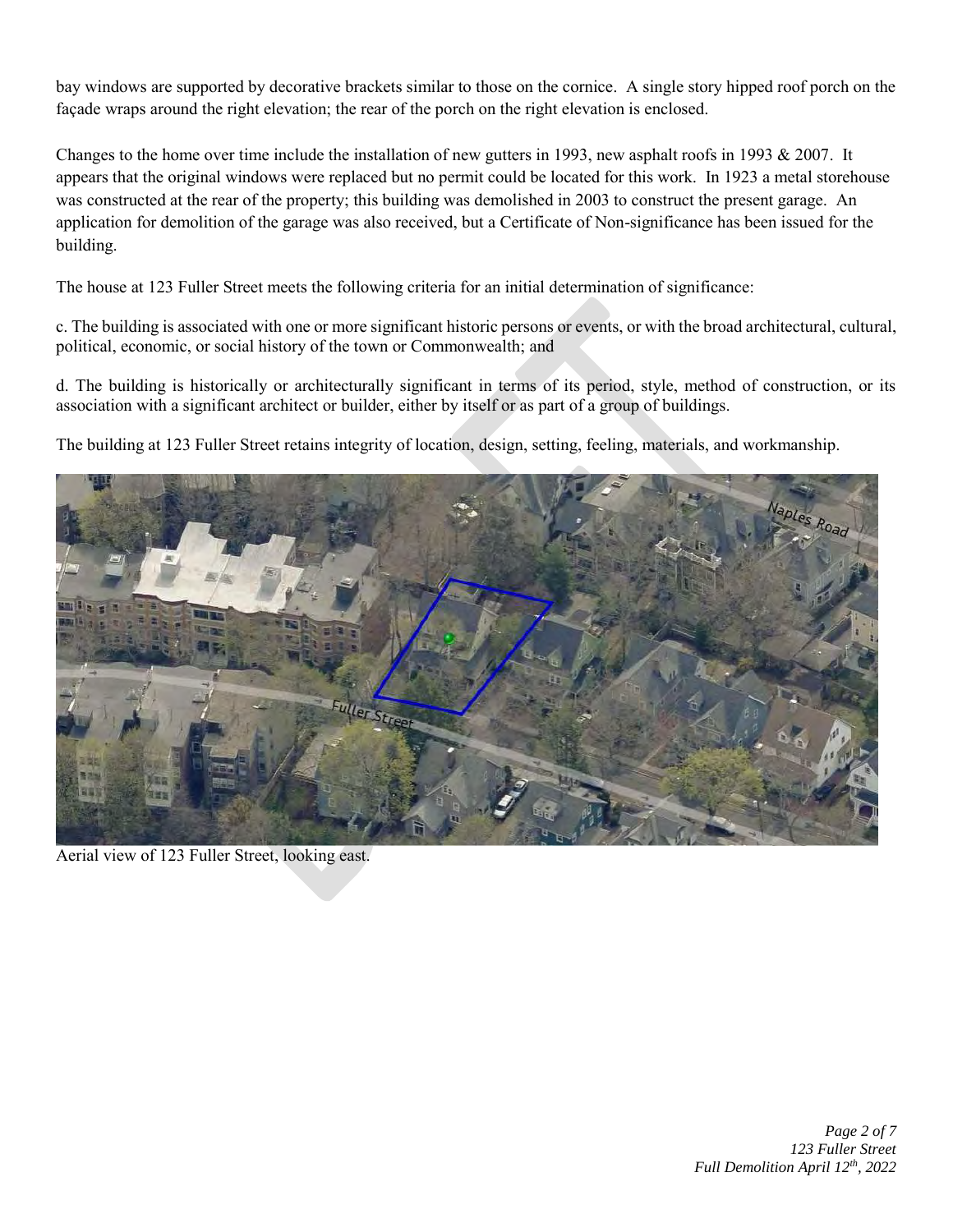

Aerial view of 123 Fuller Street, looking north.



Aerial view of 123 Fuller Street, looking west.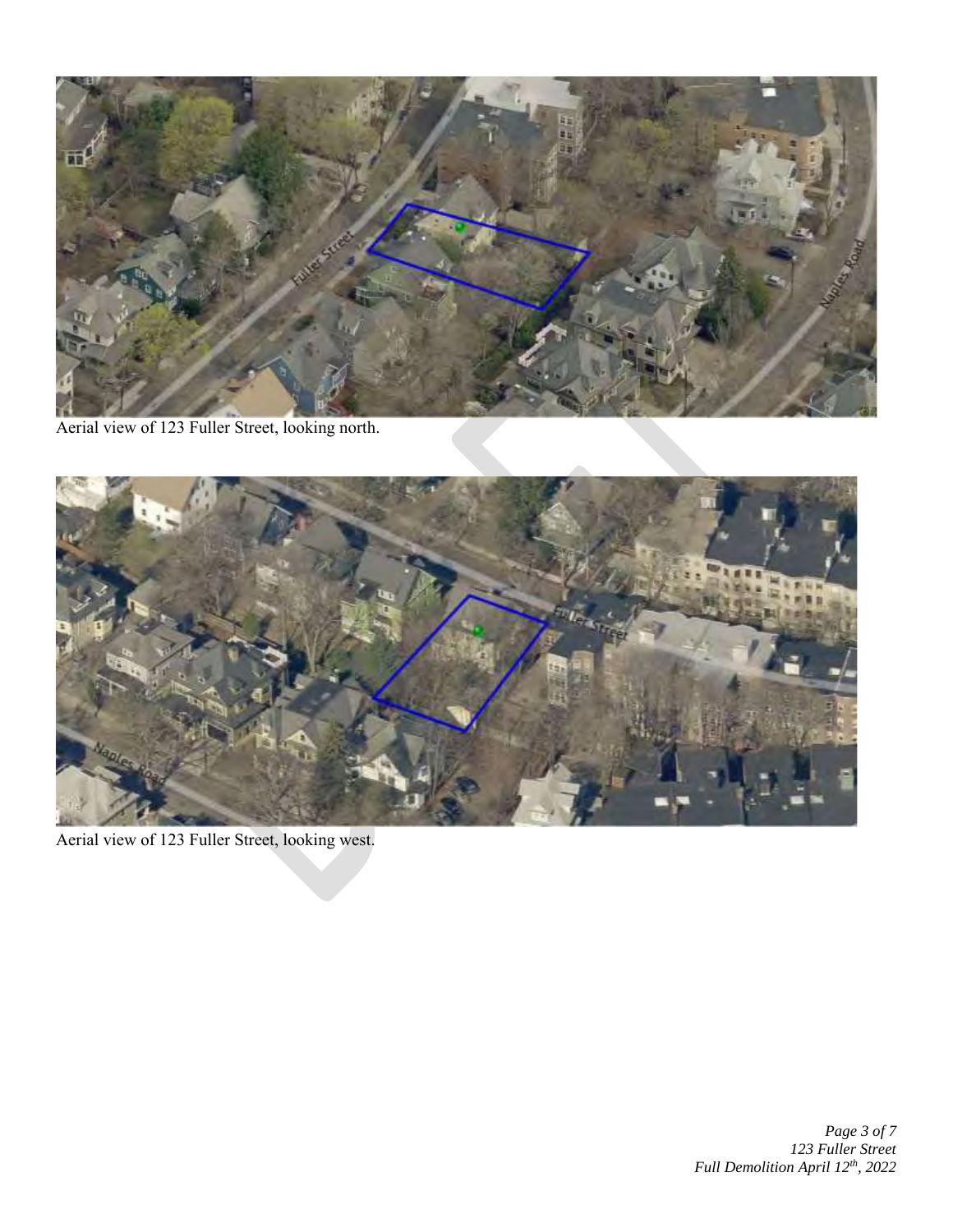

Aerial view of 123 Fuller Street, looking south.



Photo of façade, 123 Fuller Street.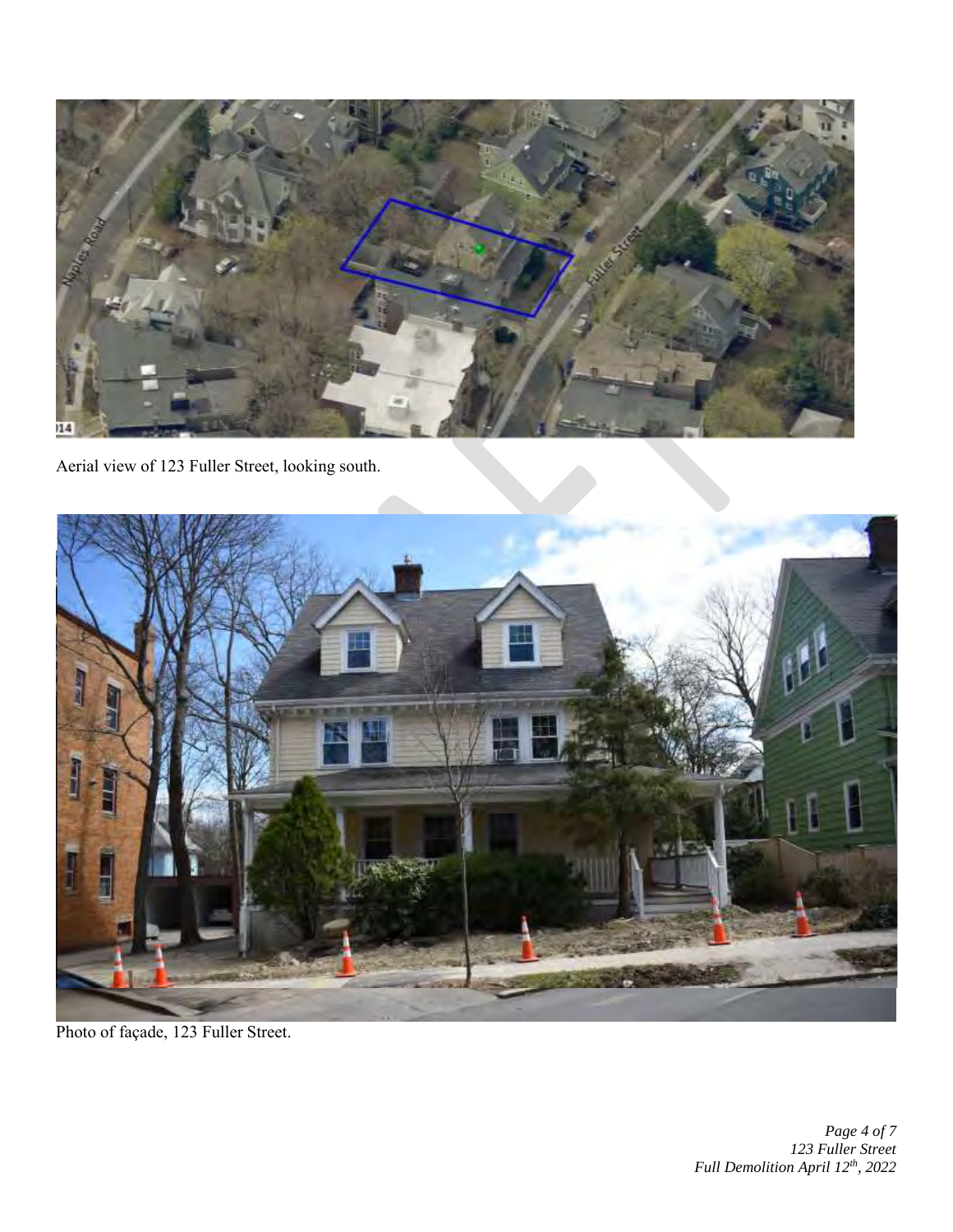



Views of right elevation from Fuller Street.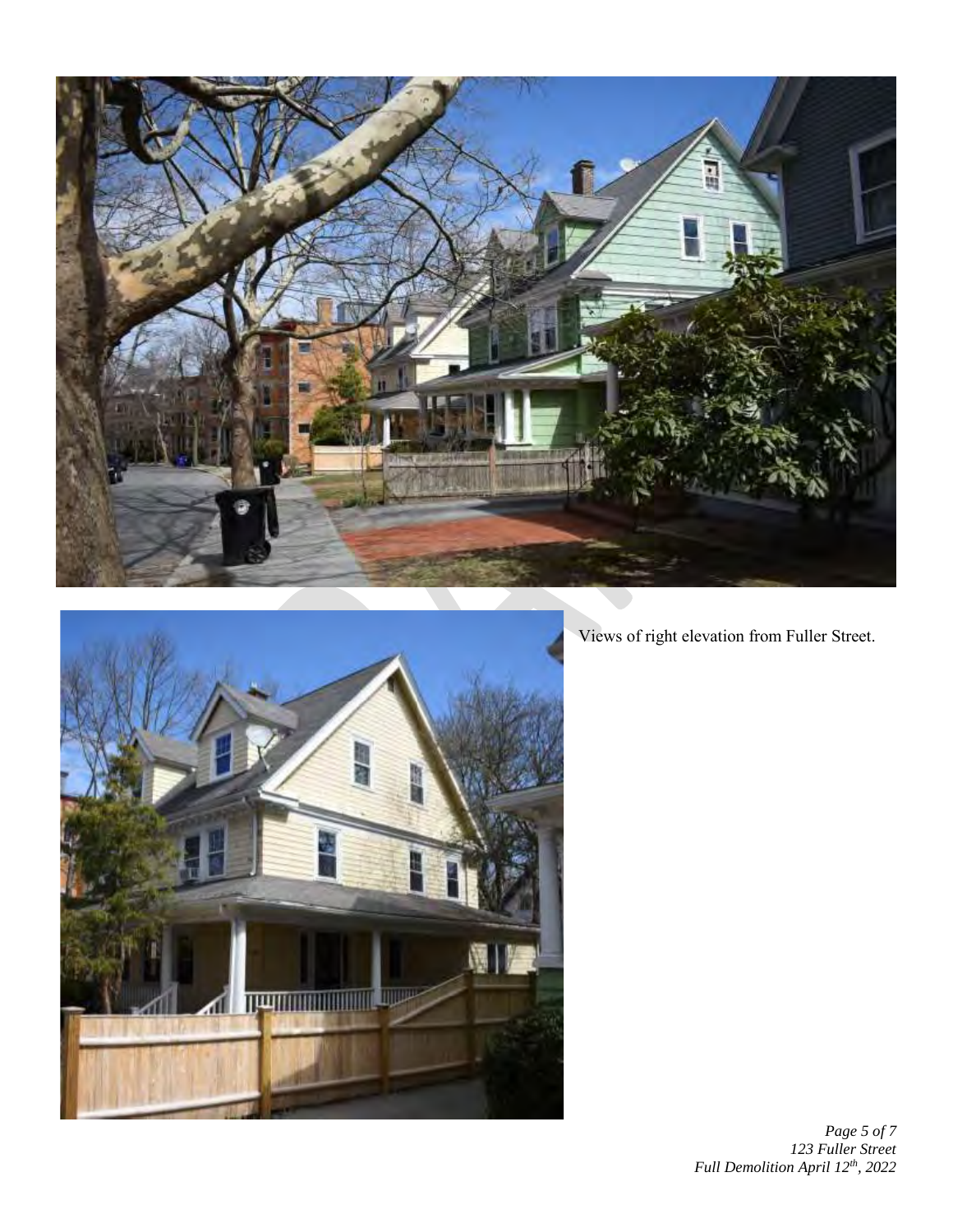

View of left elevation from Fuller Street (top); close up of bay windows (bottom).